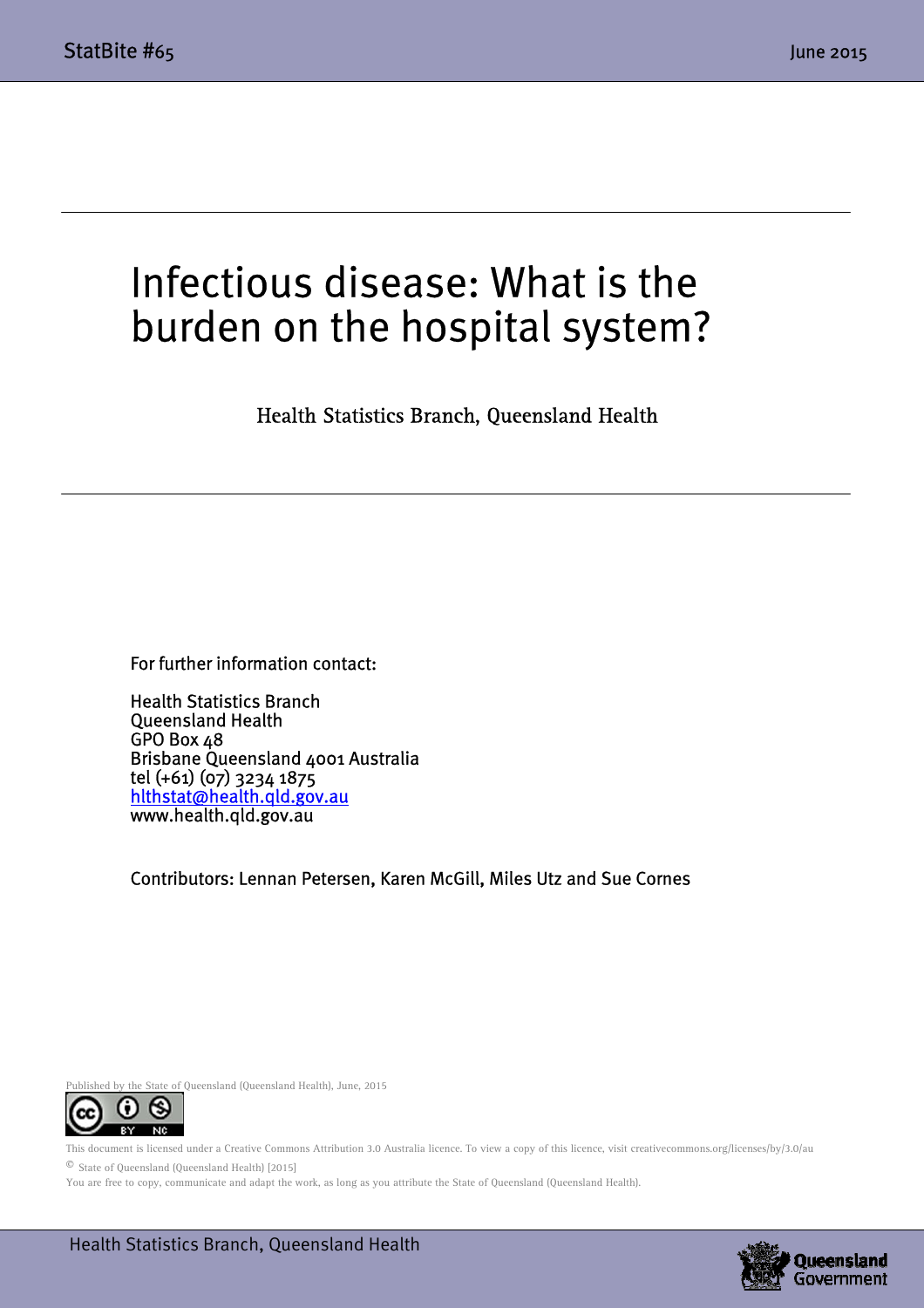## Infectious disease: What is the burden on the hospital system?

*Health Statistics Branch, Queensland Health* 

The burden of infectious disease fell dramatically during the twentieth century, largely due to immunisation and improvements in sanitation. $^1$  However, previous research suggests resurgence in infectious diseases in recent years. Baker et al. $^2$  found that acute overnight hospital admissions in New Zealand due to infectious disease increased from 20.5% to 26.6% between 1989–93 and 2004– 08. Similarly, a previous StatBite $^3$  found an increase in the contribution of infectious diseases to acute overnight separation rates in the Queensland public hospital system between 2004–05 and 2011–12 (16.3% to 18.2%).

This StatBite investigates the burden of infectious diseases on the Queensland health system. For this reason, it includes all hospital separations from Queensland hospitals, with the exception of boarders, organ procurement and unqualified newborns (newborns who have not been admitted to acute care). It analyses the length of stay of patients with infectious diseases, the distribution of infectious diseases between public and private hospitals, and the effect of the increase in infectious disease patient days on the hospital system.

This analysis uses the definition of infectious diseases proposed by Baker et al.<sup>2</sup>, which is wider than Chapter 1–Infectious Diseases (A00–B99) of the International Statistical Classification of Diseases and Related Health Problems, Tenth Revision, Australian Modification (see [Technical Appendix](https://www.health.qld.gov.au/hsu/pdf/statbite/technical_appendix.xlsx) for further details). Baker et al.<sup>2</sup> found that only 16% of all infectious disease admissions between 2004 and 2008 were recorded in Chapter 1. This analysis is based on Principal Diagnosis, so does not include patients who only had an infectious disease recorded as an "Other Condition".

Infectious disease patients tend to have shorter lengths of stay than other patients. In 2013–14, the average length of stay (excluding same day patients within the calculation) in all hospitals (public and private) for infectious disease patients was 4.7 days, compared to 5.3 for other patients. Lengths of stay have decreased over the study period, both for infectious disease patients (from 5.3 days in 2004–05) and other patients (from 6.3 days in 2004–05).

Figure 1 shows that infectious diseases have a greater burden on the public system than the private system. In addition, the share of this burden borne by the public system has increased over the trend period. During 2013–14, 67% of all infectious disease patient days were within the public sector compared to 63% in 2004–05.

There has been an increase in patient days attributable to infectious diseases within Queensland public hospitals, from 11.3% of all patient days in 2004–05 to 13.2% in 2013–14. In the private sector, while the number of patient days attributable to infectious diseases increased over the study



Source: Queensland Hospital Admitted Patient Data Collection.

Excludes unqualified newborns, posthumous organ procedurement and boarders.